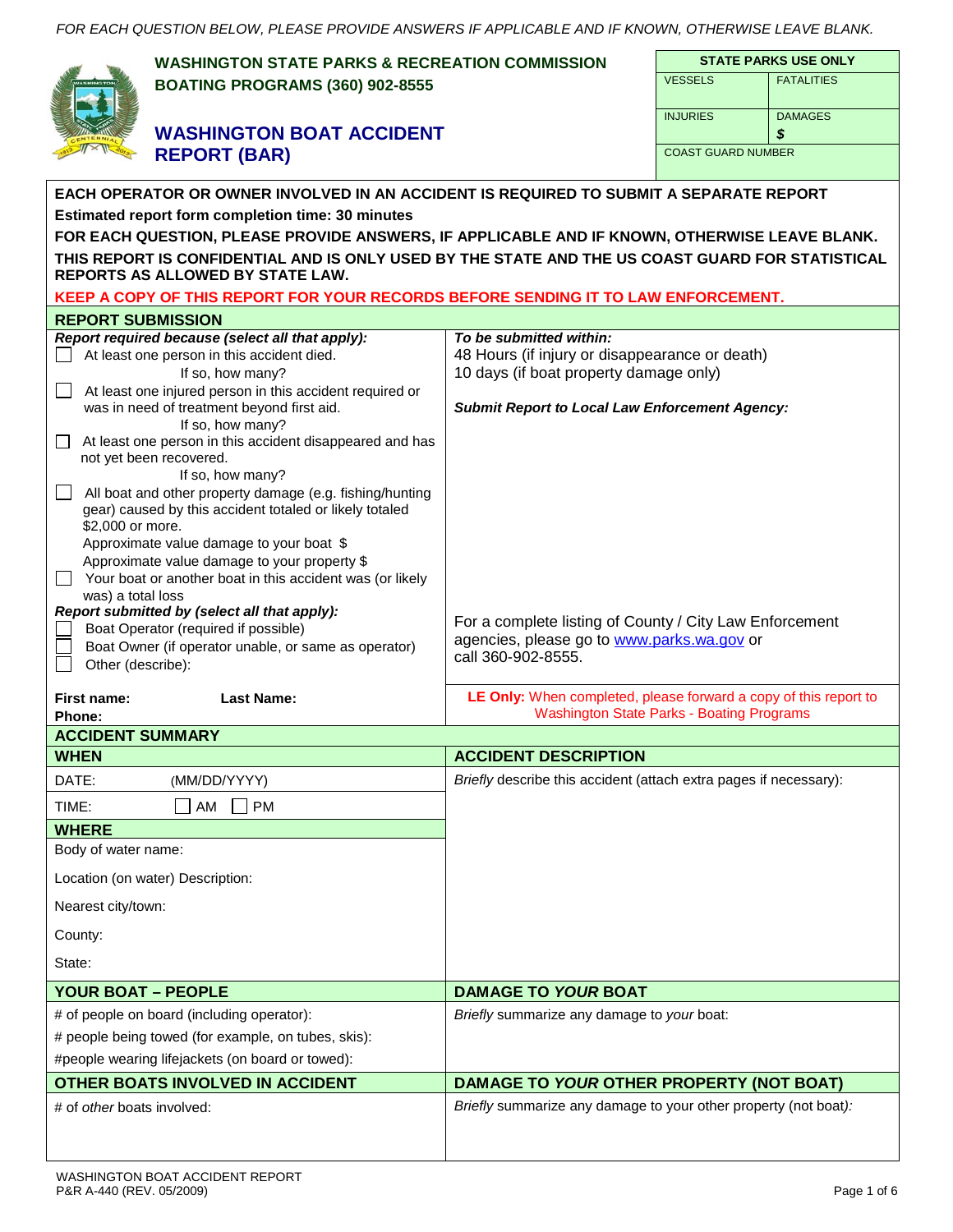| <b>YOUR BOAT</b>                                                                                                                                                                                               |                                                                           |                                        |                                                                             |                                                                          |  |
|----------------------------------------------------------------------------------------------------------------------------------------------------------------------------------------------------------------|---------------------------------------------------------------------------|----------------------------------------|-----------------------------------------------------------------------------|--------------------------------------------------------------------------|--|
| <b>BOAT IDENTIFICATION</b>                                                                                                                                                                                     |                                                                           |                                        |                                                                             |                                                                          |  |
| <b>Boat Name:</b>                                                                                                                                                                                              |                                                                           | Manufacturer:                          |                                                                             |                                                                          |  |
| Model Name:                                                                                                                                                                                                    |                                                                           | Model Year:                            |                                                                             |                                                                          |  |
| Registration #:                                                                                                                                                                                                |                                                                           | Documentation #:                       |                                                                             |                                                                          |  |
| Hull Identification # (HIN):                                                                                                                                                                                   |                                                                           | Rented:                                | Yes                                                                         | <b>No</b>                                                                |  |
| <b>SIZE ESTIMATES</b><br>Depth from transom (stern) to keel (bottom most                                                                                                                                       |                                                                           |                                        |                                                                             |                                                                          |  |
| ft.<br>Length:<br>in.<br>point):                                                                                                                                                                               | ft.                                                                       | in.                                    | Beam width at widest point:<br>ft.<br>in.                                   |                                                                          |  |
| <b>HULL MATERIAL</b>                                                                                                                                                                                           |                                                                           |                                        |                                                                             |                                                                          |  |
| Type of hull material (select one):                                                                                                                                                                            |                                                                           |                                        |                                                                             |                                                                          |  |
| Fiberglass<br>Wood                                                                                                                                                                                             |                                                                           | Rubber / Vinyl / Canvas                |                                                                             | Other (describe):                                                        |  |
| <b>Steel</b><br>Aluminum                                                                                                                                                                                       | Plastic                                                                   |                                        |                                                                             |                                                                          |  |
| <b>BOAT TYPE</b>                                                                                                                                                                                               |                                                                           |                                        |                                                                             |                                                                          |  |
| Boat type (select one):<br>Cabin Motorboat<br>Inflatable<br>Canoe                                                                                                                                              |                                                                           | Personal Watercraft (PWC)              |                                                                             | Available propulsion (select all that apply):<br>Propeller<br>Air thrust |  |
| Open Motorboat<br>Rowboat<br>Houseboat                                                                                                                                                                         |                                                                           | (Jet Ski, Wave Runner)                 |                                                                             | Other (describe):<br>Sail                                                |  |
| Auxiliary Sail (has motor)<br>Sail (only)                                                                                                                                                                      | Air Boat                                                                  |                                        |                                                                             | Manual                                                                   |  |
| Pontoon Boat<br>Kayak<br>Other (describe):                                                                                                                                                                     |                                                                           |                                        |                                                                             | Water Jet                                                                |  |
| <b>ENGINE</b>                                                                                                                                                                                                  |                                                                           |                                        |                                                                             |                                                                          |  |
| Engine type and horsepower (select one):<br># of engines:                                                                                                                                                      |                                                                           |                                        |                                                                             | Fuel Type (select all that apply):                                       |  |
| Outboard                                                                                                                                                                                                       | Sterndrive (I/O)<br>  Inboard<br>None<br>Gasoline<br>  Electric<br>Diesel |                                        |                                                                             |                                                                          |  |
| Manufacturer:<br>Total horsepower:                                                                                                                                                                             | hp                                                                        |                                        |                                                                             |                                                                          |  |
| <b>SAFETY MEASURES</b>                                                                                                                                                                                         |                                                                           |                                        |                                                                             |                                                                          |  |
| Organizations that have conducted a vessel safety check (VSC) on board your boat within the past year (including carriage of safety<br>equipment, such as, life jackets, anchor and line, fire extinguishers): |                                                                           |                                        |                                                                             |                                                                          |  |
| US Coast Guard Auxiliary: VSC Decal? □ Yes □ No                                                                                                                                                                |                                                                           | Federal Agency (Name):                 |                                                                             |                                                                          |  |
| US Power Squadrons:<br>VSC Decal?   Yes   No                                                                                                                                                                   |                                                                           | State Agency (Name):                   |                                                                             |                                                                          |  |
|                                                                                                                                                                                                                |                                                                           | Other Agency (Name):                   |                                                                             |                                                                          |  |
| # of Fire Extinguishers on board:<br># of Lifejackets:                                                                                                                                                         |                                                                           |                                        | Type of Fire Extinguishers (such as, "A","B","C"):                          |                                                                          |  |
| # of Fire extinguishers used:                                                                                                                                                                                  |                                                                           |                                        | Amount of fire extinguisher used:                                           |                                                                          |  |
| <b>ACCIDENT DETAILS - EXTERNAL CONDITIONS</b>                                                                                                                                                                  |                                                                           |                                        |                                                                             |                                                                          |  |
| <b>WEATHER</b>                                                                                                                                                                                                 |                                                                           |                                        |                                                                             |                                                                          |  |
| Overall weather was (select one):<br>It was (select one):<br>Raining<br>$\Box$ Day                                                                                                                             |                                                                           | Visibility was (select one):<br>Good   |                                                                             | Wind was (select one):<br>0 mph (none)                                   |  |
| Clear<br>Snowing<br>Cloudy                                                                                                                                                                                     |                                                                           |                                        |                                                                             | Over 0, up to 12 mph (light)                                             |  |
|                                                                                                                                                                                                                | $\Box$ Night<br>Fair                                                      |                                        |                                                                             |                                                                          |  |
| Hazy<br>Foggy                                                                                                                                                                                                  |                                                                           | Poor                                   |                                                                             | Over 12, up to 25 mph (moderate)                                         |  |
| Other (describe):<br>Approximate air temperature:                                                                                                                                                              |                                                                           | $\degree$ F                            |                                                                             | Over 25, up to 55 mph (strong)                                           |  |
| Over 55 mph (stormy)                                                                                                                                                                                           |                                                                           |                                        |                                                                             |                                                                          |  |
| <b>WATER</b>                                                                                                                                                                                                   |                                                                           |                                        |                                                                             |                                                                          |  |
| Overall water conditions (select one):<br>Over 2ft. up to 6ft. waves (choppy)<br>Up to 6in. waves (calm)                                                                                                       |                                                                           | Other water conditions:<br>$\degree$ F |                                                                             |                                                                          |  |
|                                                                                                                                                                                                                |                                                                           | Approximate water temperature:         |                                                                             |                                                                          |  |
| Over 6in. up to 2ft. waves (rough) $\Box$ Over 6ft. waves (very rough)                                                                                                                                         |                                                                           |                                        | $\Box$ Yes $\Box$ No<br><b>Strong Current</b>                               |                                                                          |  |
|                                                                                                                                                                                                                |                                                                           |                                        | Hazardous Waters (such as, rapid tidal flow, currents) $\Box$ Yes $\Box$ No |                                                                          |  |
|                                                                                                                                                                                                                |                                                                           |                                        | $\Box$ Yes $\Box$ No<br>Congested waters                                    |                                                                          |  |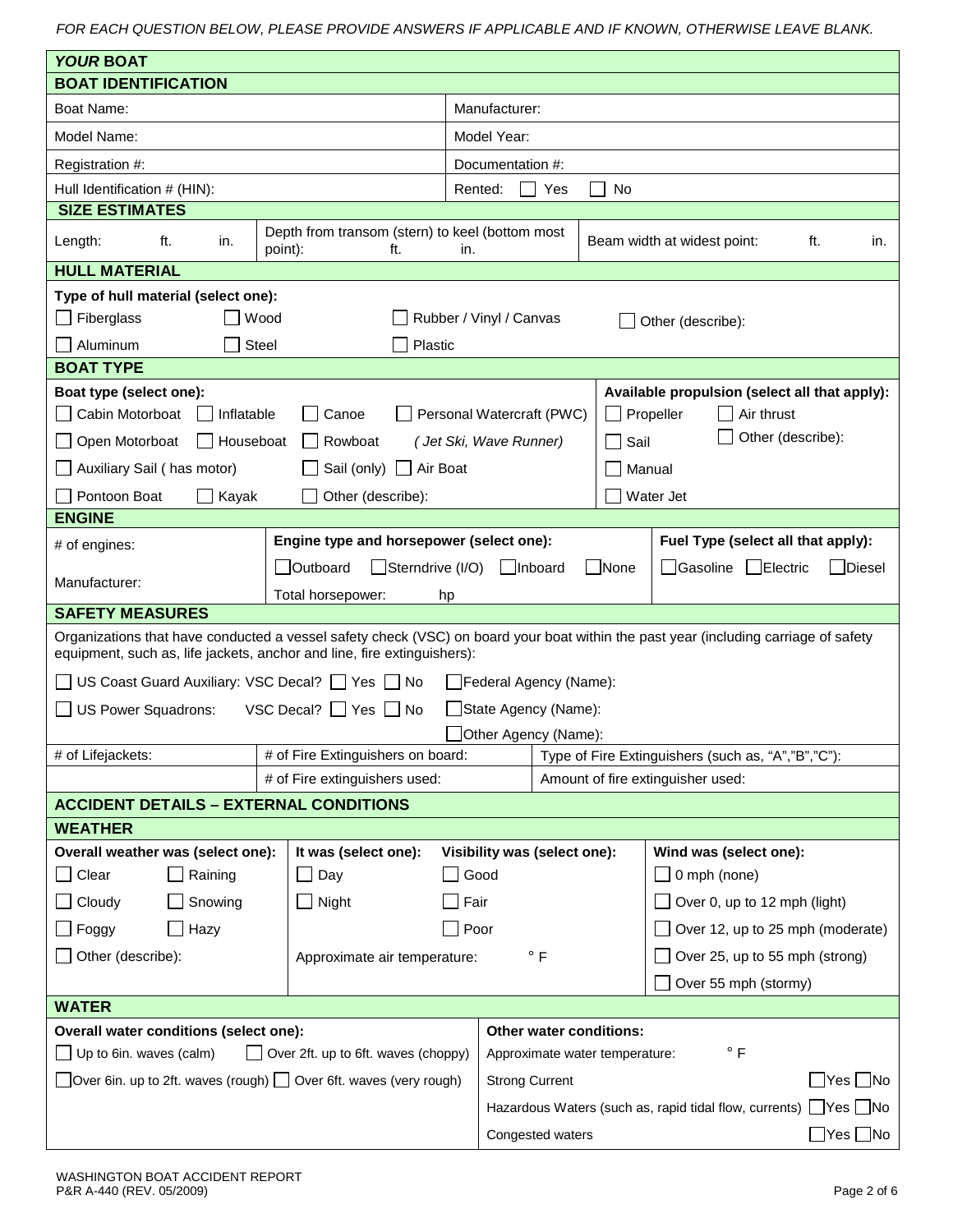|                                                                                                                 | <b>ACCIDENT DETAILS - ACTIVITIES AND OPERATIONS ON YOUR BOAT</b>                                                |                                                                                                                 |  |  |  |
|-----------------------------------------------------------------------------------------------------------------|-----------------------------------------------------------------------------------------------------------------|-----------------------------------------------------------------------------------------------------------------|--|--|--|
| <b>OPERATOR / PASSENGER ACTIVITIES</b>                                                                          |                                                                                                                 |                                                                                                                 |  |  |  |
|                                                                                                                 | Operator / passenger activities on your boat at the time of accident:                                           |                                                                                                                 |  |  |  |
| Activities were (select one):                                                                                   |                                                                                                                 | Operator/passenger activities (select all that apply):                                                          |  |  |  |
| Recreational                                                                                                    | <b>Starting Engine</b><br>Fishing<br>Tubing<br>Other (describe):                                                |                                                                                                                 |  |  |  |
| Commercial                                                                                                      | Hunting                                                                                                         | Water Skiing $\Box$<br><b>Making Repairs</b>                                                                    |  |  |  |
|                                                                                                                 | White water activity (i.e. rafting, kayaking)                                                                   |                                                                                                                 |  |  |  |
|                                                                                                                 | Relaxing                                                                                                        |                                                                                                                 |  |  |  |
| <b>BOAT OPERATIONS</b>                                                                                          |                                                                                                                 |                                                                                                                 |  |  |  |
|                                                                                                                 | Your boat operations at time of accident (select all that apply):                                               |                                                                                                                 |  |  |  |
| Cruising (underway under power)                                                                                 | Drifting                                                                                                        | Towing another vessel<br>Racing                                                                                 |  |  |  |
| Changing direction                                                                                              | At anchor                                                                                                       | Rowing / paddling<br>Launching                                                                                  |  |  |  |
| Changing speed                                                                                                  | Being towed                                                                                                     | Tied to dock / mooring<br>Docking / undocking                                                                   |  |  |  |
| Sailing                                                                                                         | Other (list):                                                                                                   |                                                                                                                 |  |  |  |
|                                                                                                                 | <b>ACCIDENT DETAILS - CONTRIBUTING FACTORS ON YOUR BOAT</b>                                                     |                                                                                                                 |  |  |  |
| <b>CONTRIBUTING FACTORS</b>                                                                                     |                                                                                                                 |                                                                                                                 |  |  |  |
|                                                                                                                 |                                                                                                                 | Indicate factors on your boat which may have contributed to this accident (select all that apply):              |  |  |  |
| Alcohol use                                                                                                     | Operator inattention                                                                                            | Hazardous waters<br>Restricted vision (such as: fog, rain, sun)                                                 |  |  |  |
| Drug use                                                                                                        | Operator Inexperience                                                                                           | Heavy weather<br>Missing / inadequate aids to navigation                                                        |  |  |  |
| Excessive speed                                                                                                 | Language barrier                                                                                                | Hull failure<br>(such as: buoy, day marker)                                                                     |  |  |  |
| Improper anchoring                                                                                              | Navigation rules violation                                                                                      | Ignition of fuel / vapor<br>Inadequate on-board navigation lights                                               |  |  |  |
| Improper loading                                                                                                | Failure to vent                                                                                                 | Starting in gear<br>People on gunwale, bow, or transom                                                          |  |  |  |
| Overloading                                                                                                     | Dam / lock                                                                                                      | Sharp turn                                                                                                      |  |  |  |
| Improper lookout                                                                                                | Force of wake / wave                                                                                            |                                                                                                                 |  |  |  |
| Other (list):                                                                                                   |                                                                                                                 |                                                                                                                 |  |  |  |
| <b>ACCIDENT DETAILS - YOUR BOAT</b>                                                                             |                                                                                                                 |                                                                                                                 |  |  |  |
| <b>MACHINERY / EQUIPMENT FAILURE</b>                                                                            |                                                                                                                 |                                                                                                                 |  |  |  |
|                                                                                                                 |                                                                                                                 | Failure of the following machinery/equipment on your boat contributed to this accident (select all that apply): |  |  |  |
| Engine                                                                                                          | Sail / mast                                                                                                     | Radio<br>Steering<br>Fire Extinguisher                                                                          |  |  |  |
| Electrical system                                                                                               | Onboard lights                                                                                                  | Ventilation<br>Throttle<br><b>Auxiliary Equipment</b>                                                           |  |  |  |
| Fuel System                                                                                                     | Shift<br>Seats                                                                                                  | Sound Equipment (for example, horn, whistle)                                                                    |  |  |  |
|                                                                                                                 | Onboard navigation aids (for example, GPS, Loran)                                                               | Other (list):                                                                                                   |  |  |  |
| <b>ACCIDENT EVENTS</b>                                                                                          | <b>ACCIDENT DETAILS - EVENTS ON YOUR BOAT</b>                                                                   |                                                                                                                 |  |  |  |
| Types of events occurring to/on your boat during accident (select all that apply):                              |                                                                                                                 |                                                                                                                 |  |  |  |
| Collision with recreational boat                                                                                |                                                                                                                 | Person fell overboard<br>Flooding/swamping                                                                      |  |  |  |
| Fire / explosion - fuel<br>Person fell on / within boat<br>Collision with commercial boat (such as: tug, barge) |                                                                                                                 |                                                                                                                 |  |  |  |
| Collision with fixed object (such as, dock, bridge)<br>Fire / explosion-non-fuel<br>Sudden medical condition    |                                                                                                                 |                                                                                                                 |  |  |  |
| Collision with submerged object (such as: stump, cable)<br>Carbon monoxide exposure<br>Person struck by boat    |                                                                                                                 |                                                                                                                 |  |  |  |
|                                                                                                                 | Collision with floating object (such as: log, buoy)<br>Mishap of skier, tuber,<br>Person struck by propeller or |                                                                                                                 |  |  |  |
| Capsizing<br>wake boarder, etc.<br>propulsion unit                                                              |                                                                                                                 |                                                                                                                 |  |  |  |
|                                                                                                                 |                                                                                                                 |                                                                                                                 |  |  |  |
| Person electrocuted<br>Grounding<br>Person left boat voluntarily                                                |                                                                                                                 |                                                                                                                 |  |  |  |
| Sinking                                                                                                         |                                                                                                                 | Person ejected from boat (caused by collision or maneuver)                                                      |  |  |  |
| Other (describe):                                                                                               |                                                                                                                 |                                                                                                                 |  |  |  |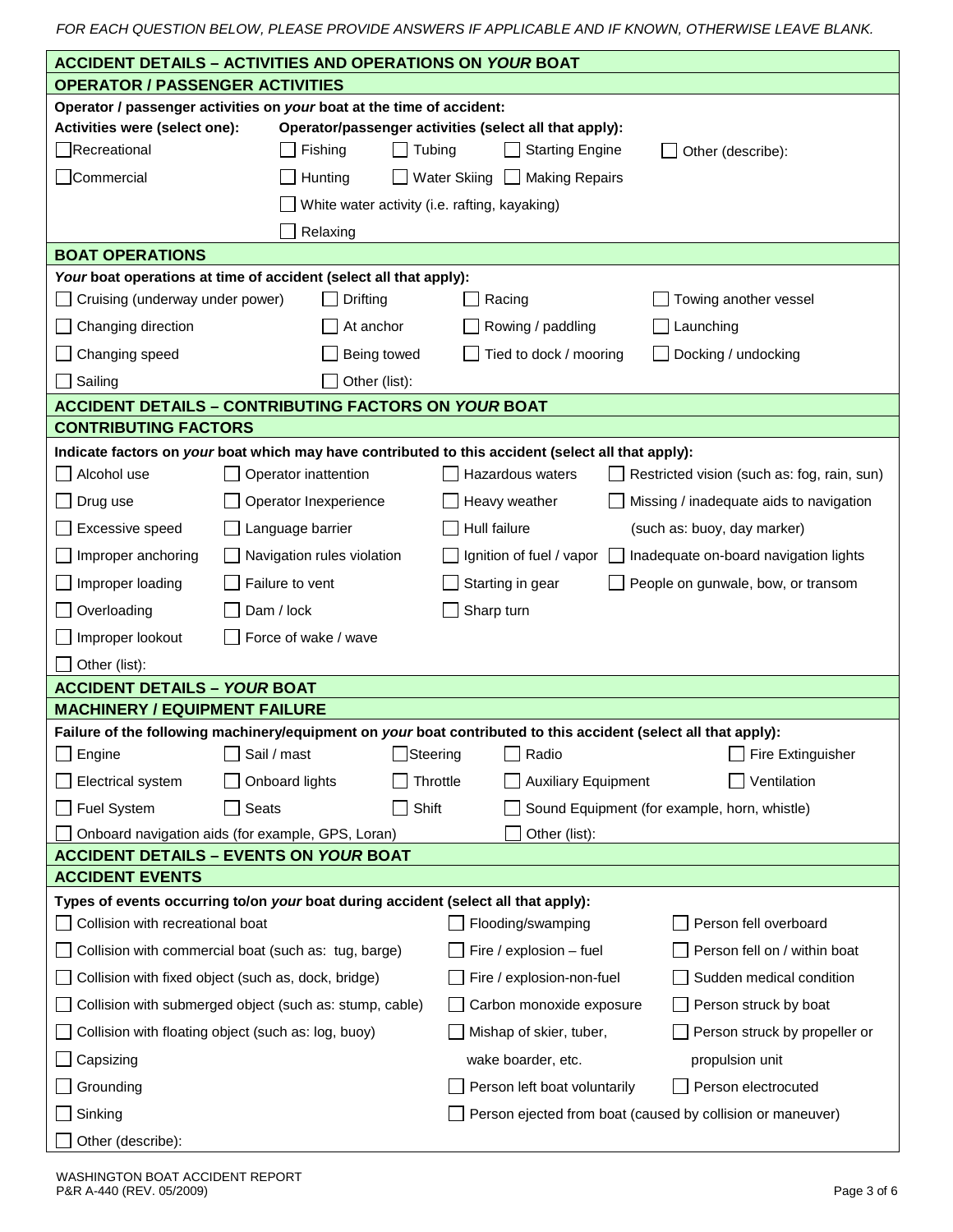|  | FOR EACH QUESTION BELOW. PLEASE PROVIDE ANSWERS IF APPLICABLE AND IF KNOWN. OTHERWISE LEAVE BLANK. |  |  |
|--|----------------------------------------------------------------------------------------------------|--|--|
|--|----------------------------------------------------------------------------------------------------|--|--|

| <b>ACCIDENT DETAILS - YOUR BOAT-</b><br><b>INJURED PEOPLE RECEIVING OR IN NEED OF TREATMENT BEYOND FIRST AID</b>           |                   |    |                                                                  |                       |     |  |
|----------------------------------------------------------------------------------------------------------------------------|-------------------|----|------------------------------------------------------------------|-----------------------|-----|--|
| Report only injured people on, struck by, or being towed by your boat, receiving or in need of treatment beyond first aid. |                   |    |                                                                  |                       |     |  |
| Do not report injured people on, struck by, or being towed by another boat or no boat (i.e., swimmers, people on a dock).  |                   |    |                                                                  |                       |     |  |
| If more than one injured person to report, attach additional copies of this page. If none, SKIP INJURED PEOPLE section.    |                   |    |                                                                  |                       |     |  |
| <b>INJURED PERSON</b>                                                                                                      |                   |    |                                                                  |                       |     |  |
| Last Name                                                                                                                  | <b>First Name</b> |    |                                                                  | Middle Initial        | Age |  |
|                                                                                                                            |                   |    |                                                                  |                       |     |  |
| <b>Street Address</b>                                                                                                      |                   |    |                                                                  |                       |     |  |
| City                                                                                                                       | <b>State</b>      |    | Zip Code                                                         | <b>Phone Number</b>   |     |  |
|                                                                                                                            |                   |    |                                                                  |                       |     |  |
| <b>INJURY DETAILS</b>                                                                                                      |                   |    |                                                                  |                       |     |  |
| Injury caused when person (select all that apply):                                                                         |                   |    | Nature of most serious injury (select one):                      |                       |     |  |
| Struck the:<br>(such as: boat, water)                                                                                      |                   |    | □ Scrape / Bruise                                                | <b>Dislocation</b>    |     |  |
| Was struck by a:<br>(such as: boat, propeller)                                                                             |                   |    | $\Box$ Cut                                                       | Internal organ injury |     |  |
| Was exposed to carbon monoxide poisoning                                                                                   |                   |    | Sprain / Strain                                                  | Amputation            |     |  |
| Received an electric shock                                                                                                 |                   |    | Concussion / Brain Injury                                        | <b>Burn</b>           |     |  |
| Other (describe):                                                                                                          |                   |    | Spinal Cord Injury                                               | Other (describe):     |     |  |
|                                                                                                                            |                   |    | Broken / Fractured Bone                                          |                       |     |  |
| Person was wearing a lifejacket?                                                                                           | Yes               | No | Body part of most serious injury (for example, head, hip, knee): |                       |     |  |
| Person received treatment beyond first aid?                                                                                | Yes               | No |                                                                  |                       |     |  |
| Person was admitted to a hospital?<br>Yes<br>No                                                                            |                   |    |                                                                  |                       |     |  |
| <b>ACCIDENT DETAILS - YOUR BOAT - DEATHS / DISAPPEARANCES</b>                                                              |                   |    |                                                                  |                       |     |  |
| Only report deaths / disappearances of people on, struck by, or being towed by your boat.                                  |                   |    |                                                                  |                       |     |  |
| If more than one death/disappearances to report, attach additional copies of this page.                                    |                   |    |                                                                  |                       |     |  |
| If none, SKIP DEATHS / DISAPPEARANCES section.                                                                             |                   |    |                                                                  |                       |     |  |
| <b>PERSON WHO DIED/DISAPPEARED</b>                                                                                         |                   |    |                                                                  |                       |     |  |
| Last Name                                                                                                                  | <b>First Name</b> |    |                                                                  | Middle Initial        | Age |  |
|                                                                                                                            |                   |    |                                                                  |                       |     |  |
| <b>Street Address</b>                                                                                                      |                   |    |                                                                  |                       |     |  |
| City                                                                                                                       | State             |    | Zip Code                                                         | <b>Phone Number</b>   |     |  |
|                                                                                                                            |                   |    |                                                                  |                       |     |  |
| <b>DETAILS OF DEATH / DISAPPEARANCE</b>                                                                                    |                   |    |                                                                  |                       |     |  |
| Injury caused when person (select all that apply):<br>Nature of death / disappearance (select one):                        |                   |    |                                                                  |                       |     |  |
| Struck the:<br>(i.e., boat, water)<br>Drowning                                                                             |                   |    |                                                                  |                       |     |  |
| Other likely cause (describe):<br>Was struck by a:<br>(i.e., boat, propeller)                                              |                   |    |                                                                  |                       |     |  |
| Was exposed to carbon monoxide poisoning<br>Disappeared and not yet recovered                                              |                   |    |                                                                  |                       |     |  |
| Received an electric shock                                                                                                 |                   |    |                                                                  |                       |     |  |
| Other (describe):                                                                                                          |                   |    | Person was wearing lifejacket?                                   | ∣ ∣Yes<br>l No        |     |  |
|                                                                                                                            |                   |    |                                                                  |                       |     |  |
|                                                                                                                            |                   |    |                                                                  |                       |     |  |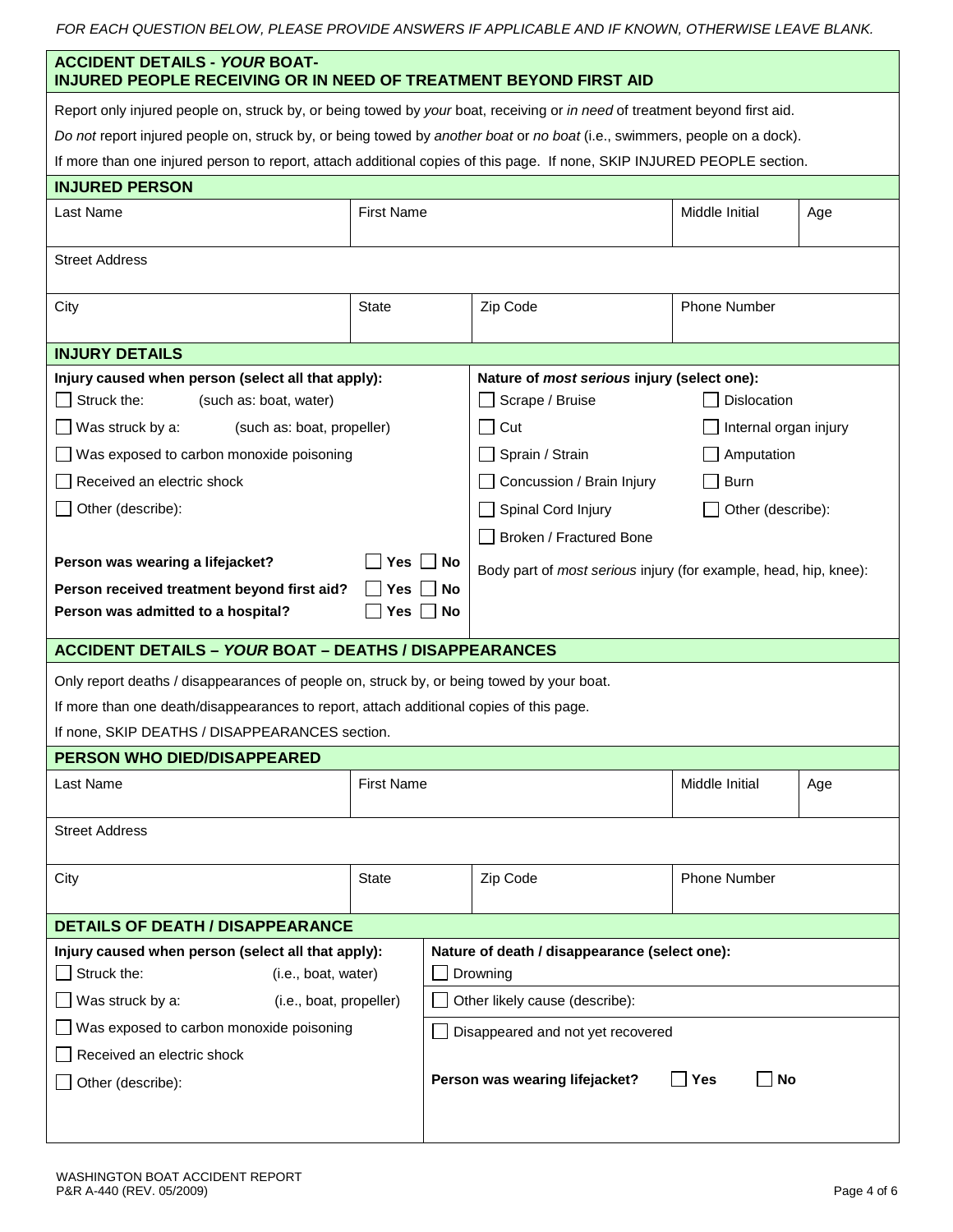| <b>ACCIDENT DETAILS - YOUR BOAT OPERATOR</b>                                                                                                                                                             |                                                |                                                                            |                     |  |
|----------------------------------------------------------------------------------------------------------------------------------------------------------------------------------------------------------|------------------------------------------------|----------------------------------------------------------------------------|---------------------|--|
| <b>OPERATOR INSTRUCTION</b>                                                                                                                                                                              |                                                | <b>OPERATOR SAFETY MEASURES</b>                                            |                     |  |
| None                                                                                                                                                                                                     |                                                | On board, prior to accident, was operator wearing:                         |                     |  |
| State course                                                                                                                                                                                             |                                                | A lifejacket?<br>$\Box$ Yes $\Box$ No                                      |                     |  |
| <b>USCG Auxiliary course</b>                                                                                                                                                                             |                                                | An engine cut-off switch (Lanyard or wireless device) if equipped?         |                     |  |
| <b>US Power Squadron</b>                                                                                                                                                                                 |                                                | Yes $\Box$ No                                                              |                     |  |
| Internet (name of sponsoring organization):                                                                                                                                                              |                                                |                                                                            |                     |  |
|                                                                                                                                                                                                          |                                                | On board, prior to accident, was operator using:<br>Alcohol?               |                     |  |
| Other (describe):                                                                                                                                                                                        |                                                | $\Box$ Yes $\Box$ No<br>Unknown                                            |                     |  |
| <b>WA STATE MANDATORY BOATER EDUCATION</b><br><b>CARD?</b>                                                                                                                                               |                                                | Drugs?<br>$\Box$ Yes $\Box$ No<br>Unknown                                  |                     |  |
| Did operator of your boat have state mandatory boater<br>education card?                                                                                                                                 |                                                |                                                                            |                     |  |
| Yes<br>∣ I No                                                                                                                                                                                            |                                                | Operator arrested for Boating Under the Influence?<br>$\Box$ Yes $\Box$ No |                     |  |
| Card issued by different state<br>State                                                                                                                                                                  |                                                |                                                                            |                     |  |
| <b>OPERATOR EXPERIENCE</b>                                                                                                                                                                               |                                                |                                                                            |                     |  |
| $\Box$ 0 to 100 hours<br>Over 100, up to 500 hours                                                                                                                                                       |                                                | Weather reports consulted prior to accident?                               |                     |  |
| $\Box$ Over 10, up to 100 hours<br>Over 500 hours                                                                                                                                                        |                                                | $\Box$ Yes $\Box$ No                                                       |                     |  |
| <b>ACCIDENT DETAILS - OTHER KEY PEOPLE</b>                                                                                                                                                               |                                                |                                                                            |                     |  |
| Only report other key people not already documented as injured, died, disappeared or operator/owner of your boat.<br>If more than two other key people to report, attach additional copies of this page. |                                                |                                                                            |                     |  |
| <b>NAME / ADDRESS</b>                                                                                                                                                                                    |                                                |                                                                            |                     |  |
| This other key person was a(n) (select all that apply):<br>Other boat operator<br>Other boat owner<br>Owner of other damaged property<br>Passenger on your boat                                          |                                                |                                                                            |                     |  |
| Last Name                                                                                                                                                                                                | Witness<br><b>First Name</b><br>Middle Initial |                                                                            |                     |  |
|                                                                                                                                                                                                          |                                                |                                                                            |                     |  |
| <b>Street Address</b>                                                                                                                                                                                    |                                                |                                                                            |                     |  |
| City                                                                                                                                                                                                     | <b>State</b>                                   | Zip Code                                                                   | <b>Phone Number</b> |  |
|                                                                                                                                                                                                          |                                                |                                                                            |                     |  |
| Other boat name (if any)                                                                                                                                                                                 |                                                | Other boat registration # (if any)                                         |                     |  |
| <b>NAME / ADDRESS</b>                                                                                                                                                                                    |                                                |                                                                            |                     |  |
| This other key person was a(n) (select all that apply):                                                                                                                                                  |                                                |                                                                            |                     |  |
| Other boat operator<br>Other boat owner<br>Passenger on your boat<br>Owner of other damaged property                                                                                                     |                                                |                                                                            |                     |  |
| Witness                                                                                                                                                                                                  |                                                |                                                                            |                     |  |
| Last Name                                                                                                                                                                                                | <b>First Name</b><br>Middle Initial            |                                                                            |                     |  |
| <b>Street Address</b>                                                                                                                                                                                    |                                                |                                                                            |                     |  |
| City                                                                                                                                                                                                     | <b>State</b>                                   | Zip Code                                                                   | <b>Phone Number</b> |  |
| Other boat name (if any)                                                                                                                                                                                 |                                                | Other boat registration # (if any)                                         |                     |  |